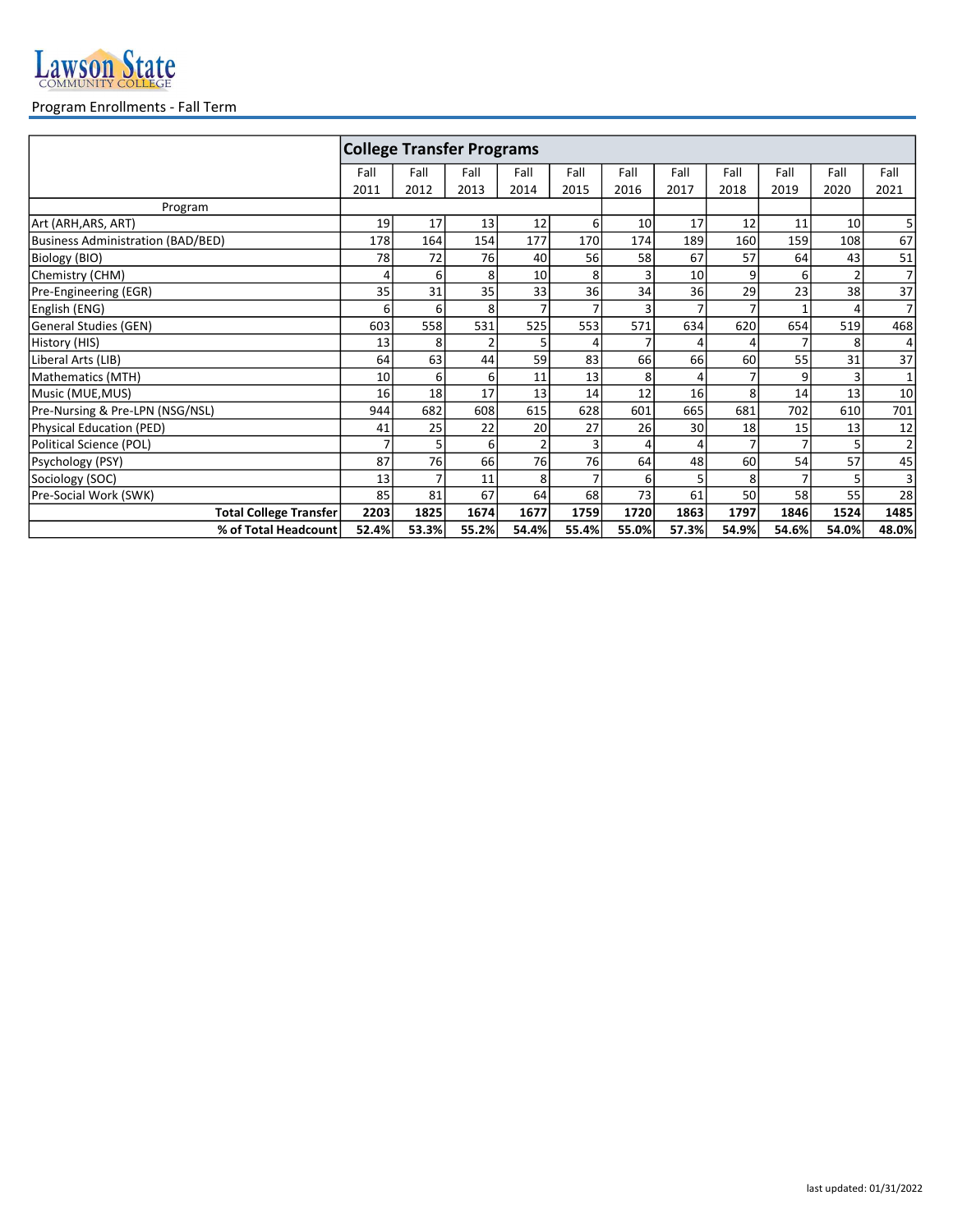

## Program Enrollments - Fall Term

|                                                  | <b>Career Technical Programs</b> |                      |                  |                 |                 |                |                               |                              |                 |                |                  |
|--------------------------------------------------|----------------------------------|----------------------|------------------|-----------------|-----------------|----------------|-------------------------------|------------------------------|-----------------|----------------|------------------|
|                                                  | Fall                             | Fall                 | Fall             | Fall            | Fall            | Fall           | Fall                          | Fall                         | Fall            | Fall           | Fall             |
|                                                  | 2011                             | 2012                 | 2013             | 2014            | 2015            | 2016           | 2017                          | 2018                         | 2019            | 2020           | 2021             |
| Autobody Repair (ABR)                            | 97                               | 67                   | 64               | 52              | 54              | 52             | 33                            | 28                           | 26              | 17             | 29               |
| Air Conditioning/Refrigeration (ACR)             | 132                              | 106                  | 130              | 131             | 114             | 108            | 96                            | 98                           | 93              | 67             | 73               |
| Accounting (ACT)                                 | 61                               | 45                   | 37               | 39              | 26              | 27             | 27                            | 10                           | 13              | 22             | 23               |
| <b>AOT Programs (AOT)</b>                        | 23                               | 23                   | 14               | 21              | 19              | 34             | 48                            | 26                           | 30              | 11             | 28               |
| Automotive Technology - GM ASEP (ASE)            | $\overline{21}$                  | 22                   | 25               | 21              | 17              | 20             | 20                            | 18                           | 12              | 20             | 21               |
| Automotive Technology - Ford Asset (ASF)         | 21                               | 14                   | 21               | 21              | 20              | 19             | 16                            | 17                           | 18              | 19             | 18               |
| Automotive Technology - Mercedes (ASM)           | 0                                | 0                    | 0                | $\mathbf{0}$    | $\mathbf 0$     | 0              | $\overline{0}$                | $\mathbf 0$                  | 9               | $\overline{7}$ | $\bf 8$          |
| Automotive Technology - Toyota T-Ten (AST)       | 22                               | 13                   | 14               | 16              | 16              | 22             | 16                            | 11                           | 14              | 22             | 21               |
| Automotive Mechanics (AUM)                       | 60                               | 48                   | 41               | $\overline{53}$ | $\overline{52}$ | 54             | $\overline{38}$               | $\overline{36}$              | 30              | 13             | $\overline{27}$  |
| Automated Manufacturing (AUT)                    | $\mathbf 0$                      | $\overline{2}$       | 3                | $\overline{7}$  | 15              | 29             | $\overline{28}$               | 21                           | $\overline{33}$ | 27             | 13               |
| Barbering (BAR)                                  | 121                              | 49                   | 34               | 18              | 20              | 19             | 25                            | 30                           | 28              | 16             | 17               |
| Banking & Finance (BFN)                          | 0                                | 0                    | 0                | $\mathbf 0$     | $\mathbf 0$     | 0              | $\mathbf 1$                   | 0                            | $\mathbf 0$     | $\Omega$       | $\overline{2}$   |
| <b>Building Construction (BUC)</b>               | 13                               | 14                   | 13               | 25              | 23              | 19             | 24                            | 22                           | 17              | 11             | 18               |
| <b>Business Admin and Management (BUS)</b>       | 115                              | 99                   | 77               | 82              | 90              | 65             | 59                            | 80                           | 74              | 99             | 171              |
| Cabinet Making (CAB)                             | $\mathbf{1}$                     | 0                    | 0                | $\mathbf 0$     | $\mathbf 0$     | $\mathbf 0$    | $\overline{0}$                | $\mathbf 0$                  | $\mathbf{0}$    | $\Omega$       | $\mathbf 0$      |
| Carpentry (CAR)                                  | 14                               | 11                   | $\mathbf{1}$     | $\mathbf 0$     | $\mathbf 0$     | 0              | $\mathbf 0$                   | $\mathbf 0$                  | 0               | $\Omega$       | $\pmb{0}$        |
| Commercial Art (CAT)                             | 24                               | 24                   | 37               | 42              | 38              | 37             | 35                            | 20                           | 17              | 17             | 23               |
| Commercial Food Services/Culinary Arts (CFS/CUA) | 41                               | 18                   | 11               | 20              | 49              | 54             | 64                            | 57                           | 56              | 38             | 37               |
| Child Development (CHD)                          | 109                              | 85                   | 64               | 69              | 63              | 36             | 39                            | 41                           | 58              | 60             | 73               |
| Computer Science-Bus Ed (CIB/CIM/CIS)            | 125                              | 108                  | 98               | 86              | 98              | 84             | 99                            | 104                          | 91              | 80             | 91               |
| Specialty: CNC (CNC)                             | $\mathbf 0$                      | 0                    | 0                | $\mathbf{0}$    | $\mathbf 0$     | $\mathbf{1}$   | $\Omega$                      | $\mathbf 0$                  | $\mathbf{0}$    | 0              | $\mathbf 0$      |
| Cosmetology (COS)                                | 142                              | 57                   | 27               | 37              | 39              | 37             | 48                            | 42                           | 55              | 28             | 62               |
| Criminal Justice (CRJ)                           | 101                              | 86                   | 50               | 47              | 34              | 35             | 27                            | 23                           | 18              | 32             | 42               |
| Dental Assisting (DAT)                           | 27                               | 27                   | 22               | 22              | 21              | 27             | 26                            | 32                           | 26              | 27             | 19               |
| Drafting (DDT)                                   | 57                               | 39                   | 29               | 20              | 25              | 21             | 22                            | 11                           | 14              | 8              | $\overline{7}$   |
| Diesel Mechanics (DEM)                           | $\overline{31}$                  | 28                   | 28               | 33              | 20              | 22             | 25                            | 35                           | 25              | 19             | 15               |
| Diagnostic Medical Sonography (DMS)              | 0                                | $\pmb{0}$            | $\mathsf 0$      | 0               | $\mathbf 0$     | $\mathbf 0$    | $\boldsymbol{0}$              | $\overline{10}$              | 8               | 13             | 21               |
| Electronics (EET)                                | 10                               | 3                    | 5                | 3               | 4               | 3              | $\overline{2}$                | $\mathbf{1}$                 | 2               | $\mathbf{1}$   | $\boldsymbol{6}$ |
| Electrical (ELT)                                 | 49                               | 35                   | 16               | $\overline{7}$  | $\mathbf{1}$    | $\mathbf 0$    | $\overline{0}$                | 0                            | $\mathbf{0}$    | $\Omega$       | $\mathbf 0$      |
| <b>Emergency Medical Services (EMS)</b>          | 5                                | 3                    | $\overline{4}$   | 4               | 6               | 6              | 6                             | 10                           | $\overline{7}$  | 13             | 18               |
| Geographic Information Systems (GIS)             | $\overline{7}$                   | 5                    | $\mathbf 2$      | $\mathbf 1$     | $\mathbf{1}$    | $\mathbf 0$    | $\mathbf{0}$                  | 0                            | 0               | $\mathbf{1}$   | $\mathbf 0$      |
| Graphics & Printing (GPC)                        | 14                               | $\boldsymbol{6}$     | $\mathbf 2$      | $\mathbf{1}$    | $\mathbf 0$     | $\mathbf 0$    | $\overline{0}$                | $\overline{2}$               | $\overline{3}$  | $\Omega$       | $\mathbf 1$      |
| Hospitality Services Management (HSM)            | $\mathbf 0$                      | $\pmb{0}$            | $\mathbf 0$      | $\mathbf 0$     | $\Omega$        | $\overline{2}$ | $\mathbf 0$                   | 0                            | 5               | 4              | $\overline{5}$   |
| Industrial Electronics (ILT/ILE)                 | 31                               | $\overline{23}$      | $\overline{29}$  | 31              | 50              | 47             | 32                            | 48                           | 48              | 35             | 34               |
| Industrial Maintenance (INT)                     | 7                                | 11                   | 8                | 10              | 16              | 6              | 3                             | $\overline{7}$               | 11              | 5              | 13               |
| Licensed Practical Nursing (LPN)                 | 29                               | 22                   | 32               | 31              | 44              | 44             | 46                            | 35                           | 51              | 47             | 39               |
| Legal Secretary (LSC)                            | $\overline{2}$                   | 4                    | $\mathbf 2$      | $\overline{2}$  | $\overline{2}$  | $\mathbf 2$    | $\mathbf{0}$                  | 0                            | $\mathbf 0$     | $\overline{2}$ | $\mathsf 3$      |
| Masonry (MAS)                                    | 22                               | 26                   | 0                | 0               | 0               | $\mathbf{0}$   | 0                             | $\overline{0}$               | 0               | 0              | $\pmb{0}$        |
| Medical Secretary (MDS)                          | 55                               | 41                   | 33               | 30              | 19              | 25             | 39                            | 38                           | 30              | 23             | 31               |
| Management & Supervision (MST)                   | 0                                | 1                    | 2                | 3               |                 | 1              | $\overline{0}$                | 0                            | 0               |                | $\mathbf{1}$     |
| Machine Tool Technology (MTT)                    | $\mathbf{1}$                     | 9                    | 9                | 6               | 8               | $\mathbf 0$    | 0                             | 12                           | 15              | 10             | $\mathbf 1$      |
| Nursing Assistant (NAS)                          | 4                                | 14                   | 8                | 8               | 6               | $\overline{7}$ | 6                             | 4                            | 5               | $6 \mid$       | 10               |
| Nursing (NUR)                                    | 103                              | 69                   | 108              | 96              | 102             | 118            | 100                           | 121                          | 147             | 178            | 160              |
| Office Administration (OAD)                      | 54                               | 39                   | 23               | 32              | 32              | 26             | 20                            | 12                           | 11              | 8              | 8                |
| Pharmacy Technician (PHM)                        | 0                                | $\overline{0}$       | $\boldsymbol{0}$ | 3               | $\mathbf 0$     | $\mathbf 0$    | $\overline{0}$                | 0                            | 2               |                | $\mathbf 2$      |
| Plumbing (PLB)                                   | 31                               | 34                   | 9                | 12              | 9               | 16             | 11                            | 17                           | 15              | 13             | $12\,$           |
| Real Estate (RLS)                                | 0                                | $\mathbf 1$          | 1                | $\mathbf{1}$    | $\Omega$        | 2              | 1                             | 0                            | 0               | $\Omega$       | 6                |
| Robotics (ROB)                                   | $\overline{2}$                   | $\overline{7}$<br>13 | 5                | $\overline{4}$  |                 | 6              | $\overline{\mathbf{3}}$<br>15 | $\overline{\mathbf{c}}$<br>9 |                 |                | 5                |
| Radio/TV Broadcasting (RTV)                      | 19<br>21                         | 10                   | 10<br>18         | 15<br>17        | 11<br>12        | 12<br>5        |                               |                              | 16              | 12             | $17\,$           |
| Social Work Technician (SWT)                     | 58                               | 59                   | 67               | 58              | 70              | 67             | 5<br>74                       | 69                           | 6<br>67         | 52             | 18               |
| Welding (WDT)<br><b>Total Career Technical</b>   | 1882                             | 1420                 | 1233             | 1237            | 1252            | 1217           | 1179                          | 1166                         | 1210            | 1094           | 57<br>1306       |
| % of Total Headcount                             | 44.8%                            | 41.5%                | 40.7%            | 40.1%           | 39.5%           | 38.9%          | 36.3%                         | 35.6%                        | 35.8%           | 38.8%          | 42.2%            |